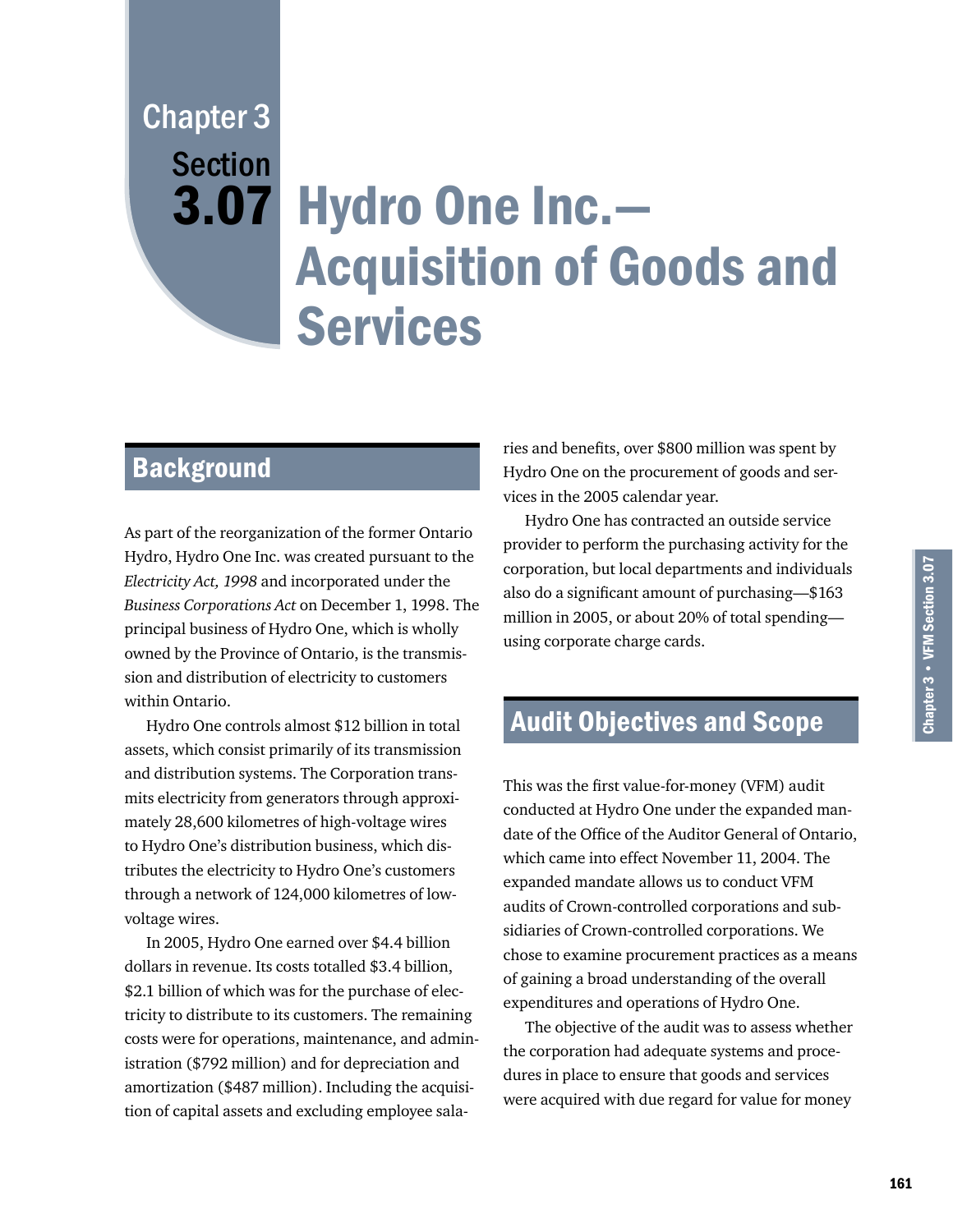and in compliance with corporate policies and sound business practices.

The scope of our audit included discussions with corporation staff, a review and analysis of documentation provided to us by the corporation, and research into the procurement practices and control of employee expenses in other public and private enterprises. The corporation's internal audit department had relatively recently conducted a number of audits on procurement, which we found very helpful in determining the scope and extent of our audit work in selected areas.

Our audit was performed in accordance with the standards for assurance engagements, encompassing value for money and compliance, established by the Canadian Institute of Chartered Accountants, and accordingly included such tests and other procedures as we considered necessary in the circumstances. The criteria used to conclude on our audit objective were discussed with, and agreed to, by Hydro One management and were related to systems, policies, and procedures that the corporation should have in place.

# Summary

We found that Hydro One generally had adequate policies in place to help ensure that goods and services were acquired with due regard for value for money. However, systems and procedures were not adequate to ensure compliance with corporate policies. In 2004, Hydro One's internal audit department audited many aspects of the corporation's purchasing functions. For several key areas, internal audit concluded that internal controls needed to be improved, and we noted at the time of our audit that a number of internal control weaknesses remained to be addressed.

Some of our major concerns and observation were as follows:

- Hydro One's corporate policy encourages the establishment, through a competitive process, of blanket purchase orders (BPOs) for the procurement of goods or services directly from specified vendors for a stipulated period of time. However, the BPOs we examined were not always established through a competitiveprocurement process, or there was inadequate documentation available to verify whether a competitive process was used. In addition, BPO suppliers increased their prices periodically without competition. For example, a BPO established in 1996 for a two-year term with an original value of \$120,000 had been revised 39 times, extended an additional eight years, and had been increased in value to \$6.7 million.
- Competitive selection of suppliers is required for all Hydro One purchases over \$6,000 unless a BPO arrangement has been made. We found that procedures needed to be improved to ensure that the required competitive process was followed in the acquisition of goods and services. In a number of the cases we tested, the required competitiveprocurement process was not followed in the acquisition of general services, materials, or engineered equipment. In most of the exceptions noted, either acquisitions were made through an invitational, rather than a public, tender, or the required three quotes were not obtained.
- Hydro One's procurement policy allows goods or services to be purchased from a single vendor ("single-sourcing") if it is neither possible nor practical to obtain them through the normal competitive processes. However, most of the single-source purchases we examined were for materials, consulting services, and contract staff that could have been obtained from several different vendors. As well, the required documentation justifying the decision to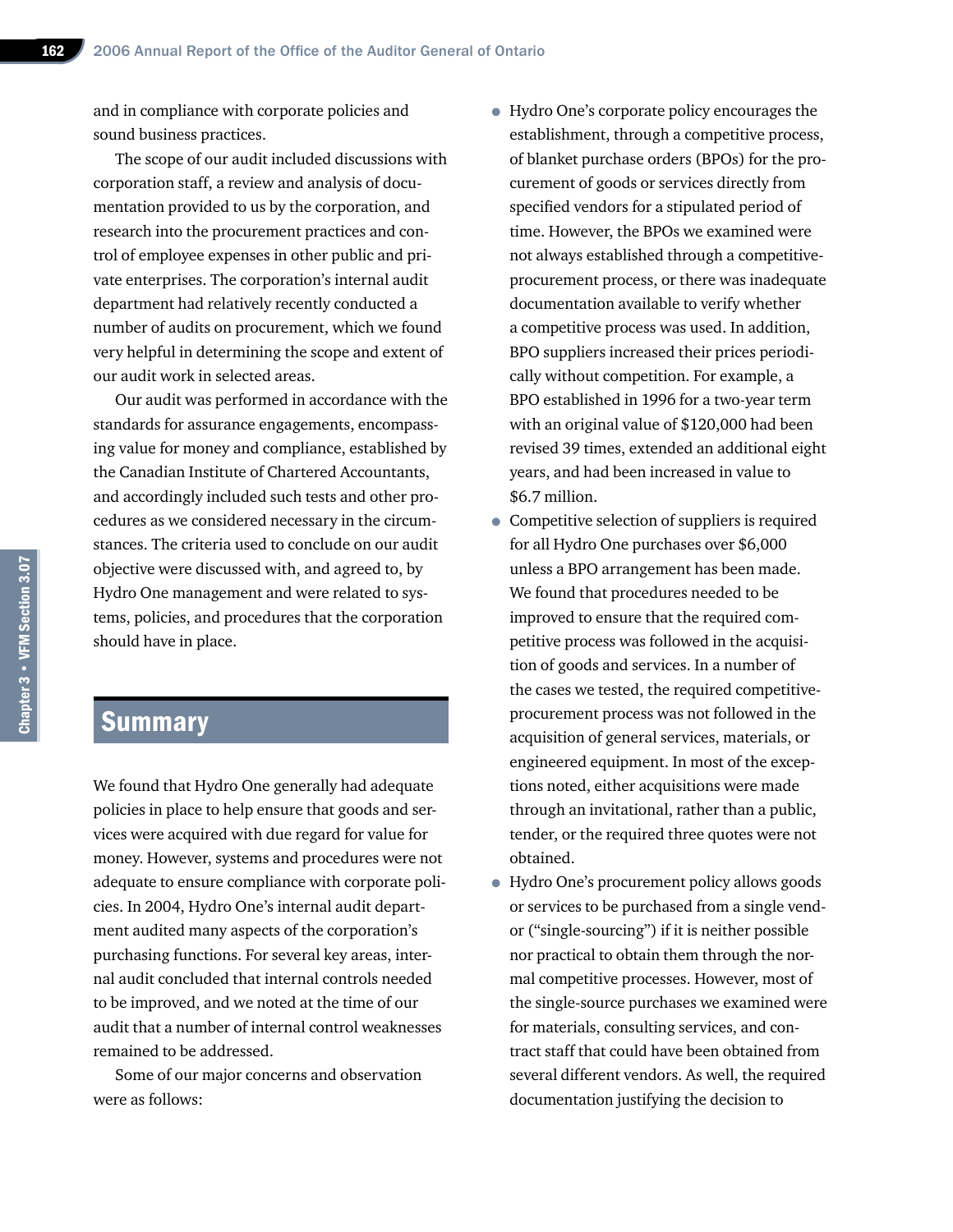single-source was not on file for most of the single-source purchases we examined.

- For the contracts we tested, we found instances where the contract price did not agree to the submitted bid; the deliverables were not clearly described; and/or the contract price did not agree with the value on the purchase order. For example, one consultant bid \$2.7 million for a contract, and the contract was awarded for this amount, yet the purchase order was set at \$3 million. To enhance internal controls, such differences should be justified and clearly documented.
- In December 2001, Hydro One entered into a 10-year, \$1-billion agreement to outsource significant operations of the corporation. Under its master service agreement with its service provider, Hydro One can reduce the fees it pays the provider if benchmarking studies show that the provider is charging higher than fair market rates. Although a consultant's benchmarking report concluded that no adjustment to fees were required, the consultant examined only two of the six lines of business conducted by the service provider, and a more thorough review may have been warranted.
- During the 2005 calendar year, Hydro One purchased \$127 million worth of goods and services using corporate charge cards. We found that the documentation, such as charge-card slips that were submitted to support expenditures, was often insufficient to determine what was purchased. We also identified instances where employees had not detailed the use of cash advances received and charged to their corporate charge cards, yet the related monthly statements had been reviewed and approved.
- In 2005, Hydro One staff wrote almost 32,000 cheques on their charge-card accounts totalling \$41.2 million, with the largest charge-card

cheque being for just over \$300,000. These cheques were used to pay major vendors for services such as telephones, telecommunications, security, and utilities. In other organizations, such payments are generally processed through the finance department to ensure segregation of duties and other controls. We were informed that the issuance of charge-card cheques was to reduce the number of transactions processed by the outsourced finance department, since this department was paid on the basis of the number of transactions processed. However, since Hydro One pays interest on cheques and cash advances in excess of \$30 million, we questioned whether paying major vendors by cheque through the chargecard system actually results in any savings.

• In one case, a senior executive's secretary charged over \$50,000 to her charge card for goods and services, a significant portion of which was for the person to whom she reported. The senior executive then approved the purchases, whereas Hydro One's policies require that the executive's superior approve the expenses. This practice also exempts these expenditures from an annual review of senior executive expenses conducted by the Corporation's external auditor.

# Detailed Audit Observations

## PROCUREMENT OF GOODS AND **SERVICES**

Hydro One has good general policies for the acquisition of goods and services, such as its principle of acquiring materials and services without favouritism at the lowest overall cost. Also, according to Hydro One corporate policy, procurement decisions are to take into consideration supplier capability and past performance; all relevant factors affecting the life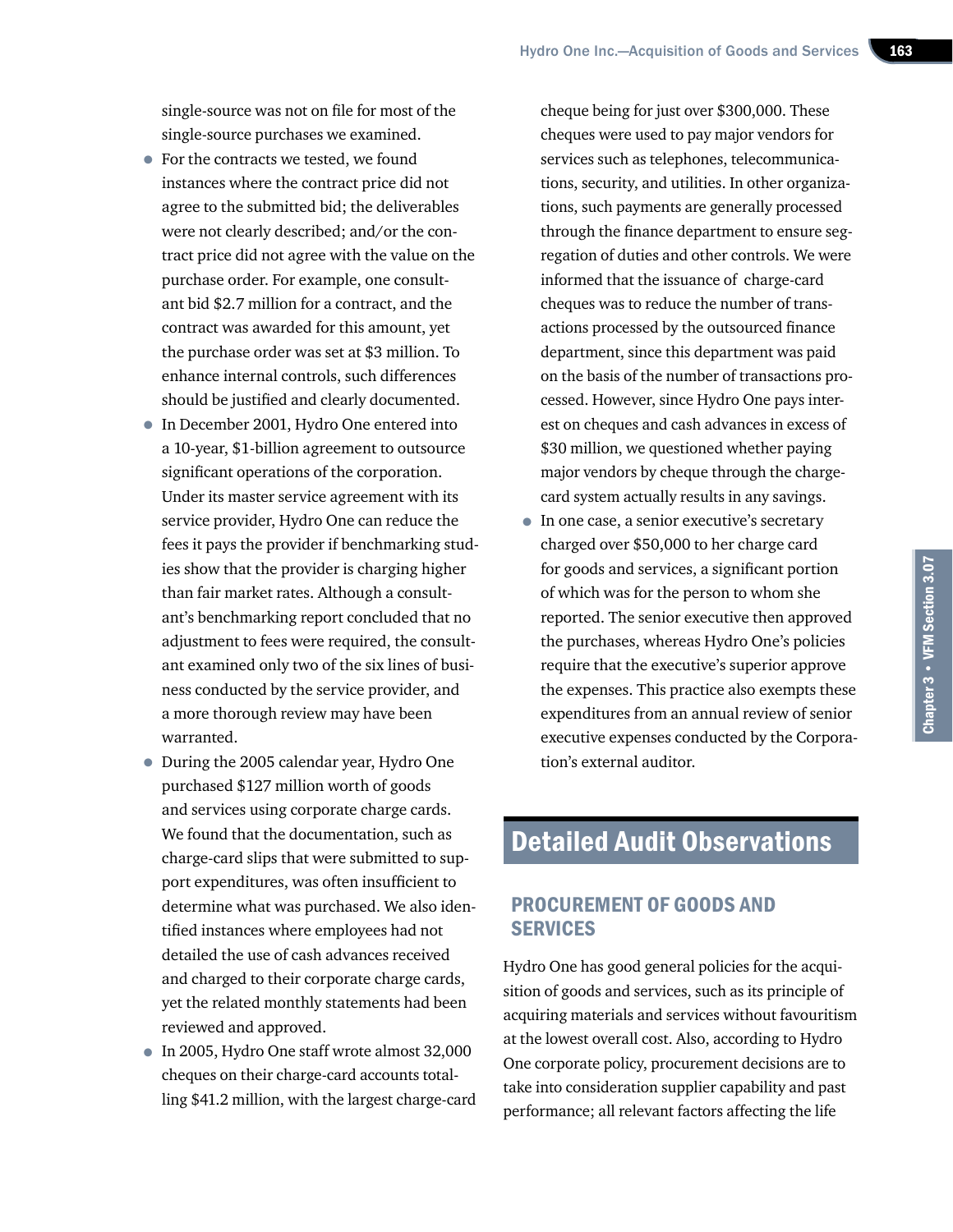cycle of the materials; the impact on the environment; and health and safety. Procurement decisions must also pass the ultimate scrutiny of sound business judgment. In addition to its general procurement principles, Hydro One has specific policies for the acquisition of general services, construction, materials, and engineered equipment.

The Supply Chain Management group within Hydro One is responsible for implementing, monitoring, and enforcing compliance with procurement policies and procedures. Procurement activity has been outsourced to an external service provider. The Supply Management Services department of that provider executes procurement on behalf of Hydro One, including such functions as ordering, receiving, and inspecting goods, as well as monitoring spending, verifying compliance with purchasing policy, and processing payments.

## Needs Assessments and Justification for **Purchases**

Hydro One's purchasing guidelines require that a business case be prepared for all programs or projects that require the approval of a vice president. In general, these are valued at more than \$50,000, depending on the business department and the type of purchase. The guideline strongly recommends—but does not require—that business cases be prepared for expenditures under \$50,000. In the case of consulting services, which include contract staff or persons hired indirectly through temporary-help agencies, the rationale for hiring a consultant must be documented before the competitive process begins. The policy also states that all options for performing the work internally must be exhausted first.

Buyers from the Supply Management Services department of the outside service provider are provided with a checklist to use as a guide for each purchasing request, to determine if sufficient information has been provided before proceeding with

the purchase. However, through discussions with buyers, we found that documents justifying the purchase are not typically forwarded to the Supply Management Services department, so the buyer usually assumes that the person making the requisition has already prepared the proper justification document. Consequently, we followed up with persons making requisitions and found that for a number of the purchases we sampled, the need for the purchase was not documented or the documented justification was not adequate. Although Hydro One staff informed us that the needs had been documented for some of the exceptions we identified, the documentation could not be located.

We also found that justification of the need for contract staff was often not documented or the documented rationale was inadequate. In particular, the reasons provided often did not consider the availability of internal resources. Proper evaluation and documentation of staff requirements could help central management identify and meet training and hiring needs in a more cost-effective manner than engaging outside contracted services. In addition, for a few of the purchases we tested, the approval for justification was obtained after work commenced or after the effective date of the contract.

# RECOMMENDATION 1

To help ensure that corporate needs are adequately assessed and that purchases are properly justified prior to acquisition, Hydro One should:

- follow the requirements for a documented business case for major purchases;
- verify that sufficient information has been provided to supply-management buyers; and
- adequately evaluate corporate needs, including consideration of alternatives and existing resources, prior to proceeding with the acquisition.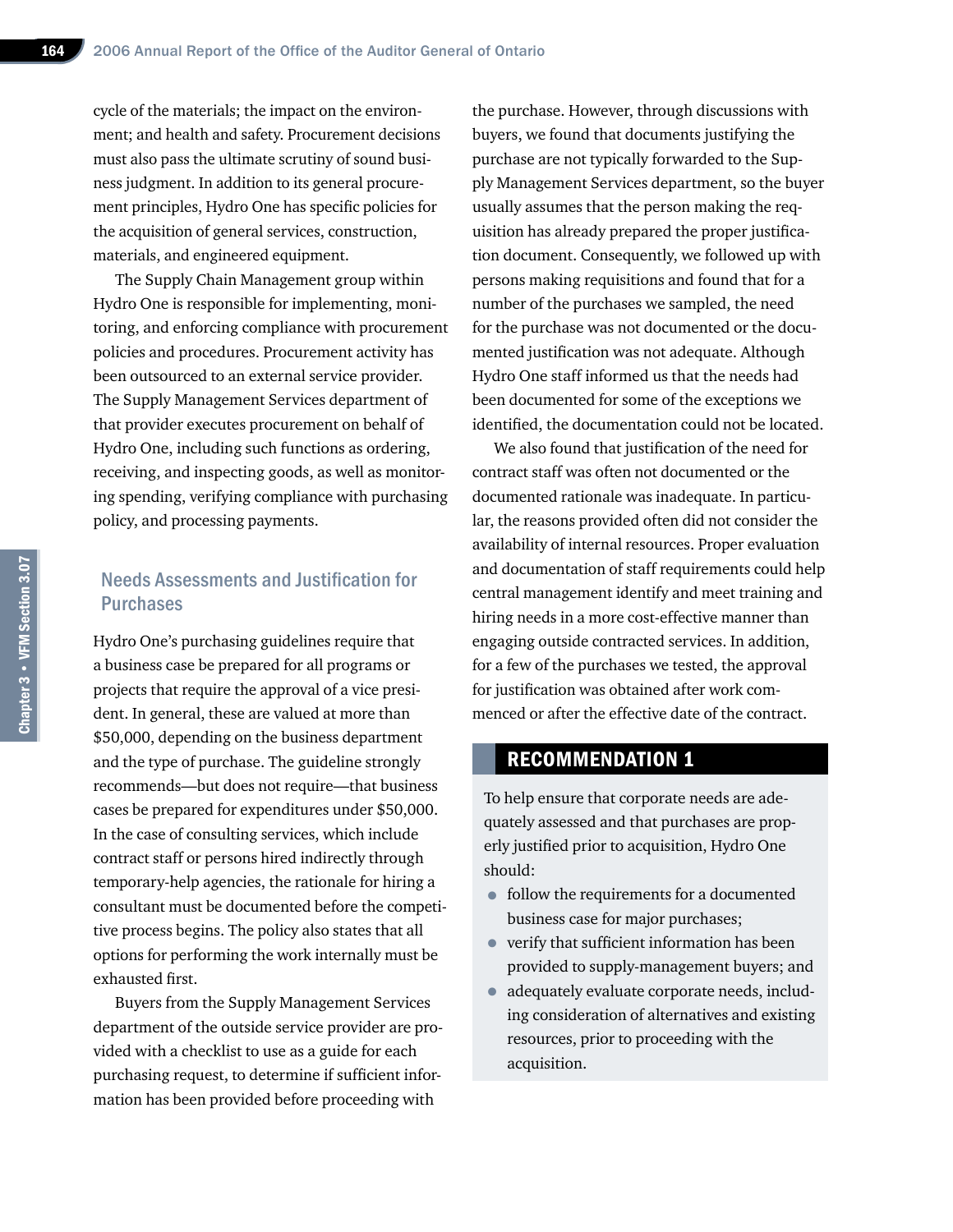## Blanket Purchase Orders

Hydro One's corporate policy encourages the establishment of blanket purchase orders (BPOs) for the procurement of goods or services directly from specified vendors. The expected benefits of BPOs are lower procurement costs, security of supply, and the managed inventory of more commonly used items. Such arrangements are to be for a stipulated period of time and are to be entered into through a competitive process with at least one new supplier being qualified to bid each time the BPO is competitively renewed.

At the time of our audit, Hydro One had established over 1,000 BPOs for materials, contract staff, and consulting services. According to information from Hydro One's database, these BPOs ranged in value up to \$250 million, and many were in effect for more than 10 years. Although BPOs typically have a stated maximum value, approximately onequarter of the BPOs had no stated maximum. We were informed that purchases against these BPOs are usually low-dollar items purchased on corporate charge cards. In addition, over 700 BPOs had changes made to their original maximum values, effective terms, or both. Ten percent of the BPOs had had their original terms extended by at least five years and an equal number had had their maximum values increased by at least \$1 million.

We noted that several of the BPOs we examined either were not established through a competitive procurement process or did not have adequate documentation available to indicate that a competitive process had been used. In view of the hundreds of millions of dollars of business given through BPOs, we believe it is essential that documented competitive practices be followed if Hydro One is to demonstrate adherence to its procurement principle to acquire materials and services without favouritism at the lowest overall cost.

BPO suppliers were also being allowed to increase their prices periodically without competitive pricing reviews or price negotiations. For example, a BPO established in 1996 for the supply of assorted parts originally had a two-year term and a value of \$120,000. It had been revised 39 times, extended an additional eight years, and increased in value to \$6.7 million. We reviewed prices paid for recent purchases and found that Hydro One was paying current prices quoted by the vendor. To continually revise a BPO over a long period of time is equivalent to purchasing from a single vendor, which is contrary to Hydro One's policy of acquiring, where practical, competitive proposals or tenders for its purchases to maintain the integrity and transparency of the procurement process.

#### RECOMMENDATION 2

To ensure that goods and services are acquired at the lowest overall cost, Hydro One should:

- establish blanket-purchase-order agreements through a competitive process unless a sound documented rationale for solesourcing has been approved;
- review existing long-standing blanket purchase orders to determine if they should be re-tendered;
- ensure that the prices being paid are those set out in the blanket-purchase-order agreements; and
- develop procedures regarding significant modifications to the terms and conditions of blanket purchase orders.

# Competitive Selection

Corporate policy requires the competitive selection of suppliers for all Hydro One purchases over \$6,000 unless a BPO arrangement has been made. The competitive process used depends on the type of goods or services being acquired and the estimated cost of the purchase. In general, lowervalued procurements require three written quotes from selected vendors, while purchases of greater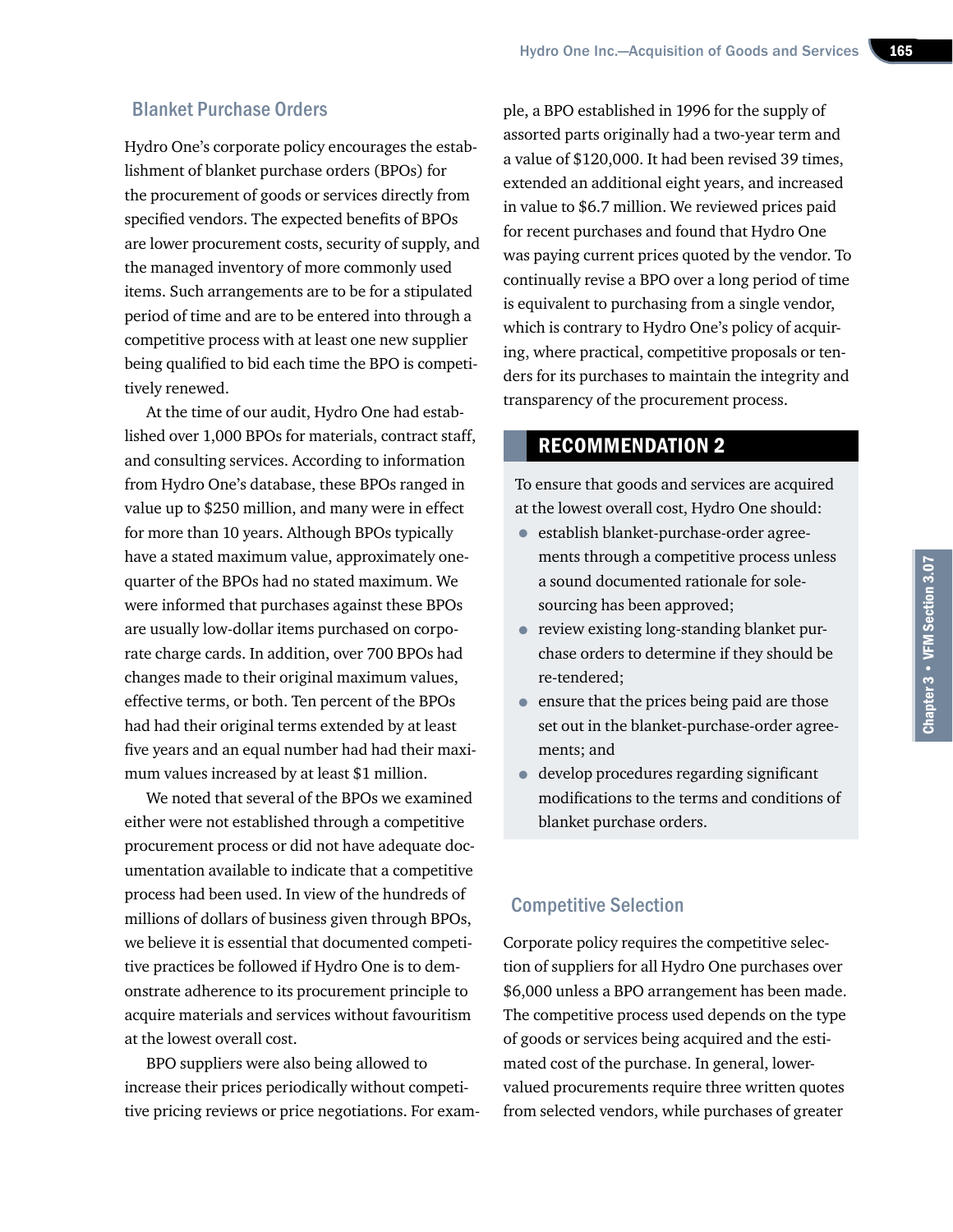value require a more open tendering process. We reviewed a sample of purchases and found that controls were not adequate to ensure compliance with procurement policies. For example:

- Three written quotes must be obtained for all purchases valued from \$6,000 to \$15,000. These purchases are typically acquired locally by departments using corporate charge cards. For the sample tested, 20% did not obtain any quotes, and for an additional 20% there was no supporting documentation to confirm management's assertion that the required quotes had been obtained.
- For consulting services, including contract staff, the required competitive-procurement process was not followed in 40% of the cases sampled, with most of the exceptions being sole-sourced. In addition, we found cases in which the justification for selecting the vendor was not adequately documented. For example, a vendor that bid over \$400,000 for a consulting contract was chosen even though that vendor did not have the lowest qualified bid. We were informed that the vendor was selected based on the results of an interview; however, the evaluation of the interview process and results were not documented.
- When acquiring general services, materials or engineered equipment, the required competitive procurement process is to request written quotations using a bidders list for purchases up to \$50,000; conduct a private request for tender for purchases between \$50,000 and \$1 million; and conduct a public tender for purchases greater than \$1 million. For these purchases, the required competitive procurement method was not followed in several of the cases tested. In most of the exceptions, either the acquisitions were made through a private or invitational, rather than a public, tender or the required three quotes were not obtained.

In September 2004, Hydro One's internal audit department identified similar issues of noncompliance with competitive procurement policies; yet, as of the time of our audit, our work indicated that these weaknesses had not yet been corrected.

## RECOMMENDATION 3

To help ensure that it is getting value for money and that purchases are acquired through an open, fair and competitive process, Hydro One should follow established procurement policies and guidelines, and adequately document decisions made in the selection of vendors.

#### Single Sourcing

Hydro One's procurement policy allows single sourcing, which is the purchase of goods and services from vendors without a competitive process, up to a value of \$6,000. If the value of the procurement exceeds that amount, single sourcing of goods and services is allowed only if it is neither possible nor practical to obtain the required goods or services through the normal competitive processes. In such circumstances, the reason for single sourcing must be documented and approved by Hydro One's internal Supply Chain Management group before a vendor is approached.

Corporate policy outlines potential single sourcing as situations in which the supplier may be the only one in the market, may hold legal rights to the required goods, or may be the original supplier of equipment and the buyer wishes to avoid expensive modifications to adapt goods of a different design. However, the single-source purchases we examined were for materials, consulting services, and contract staff that could have been obtained from several different vendors. As well, most of the single-source purchases we examined, which ranged from \$6,200 to \$4.3 million, did not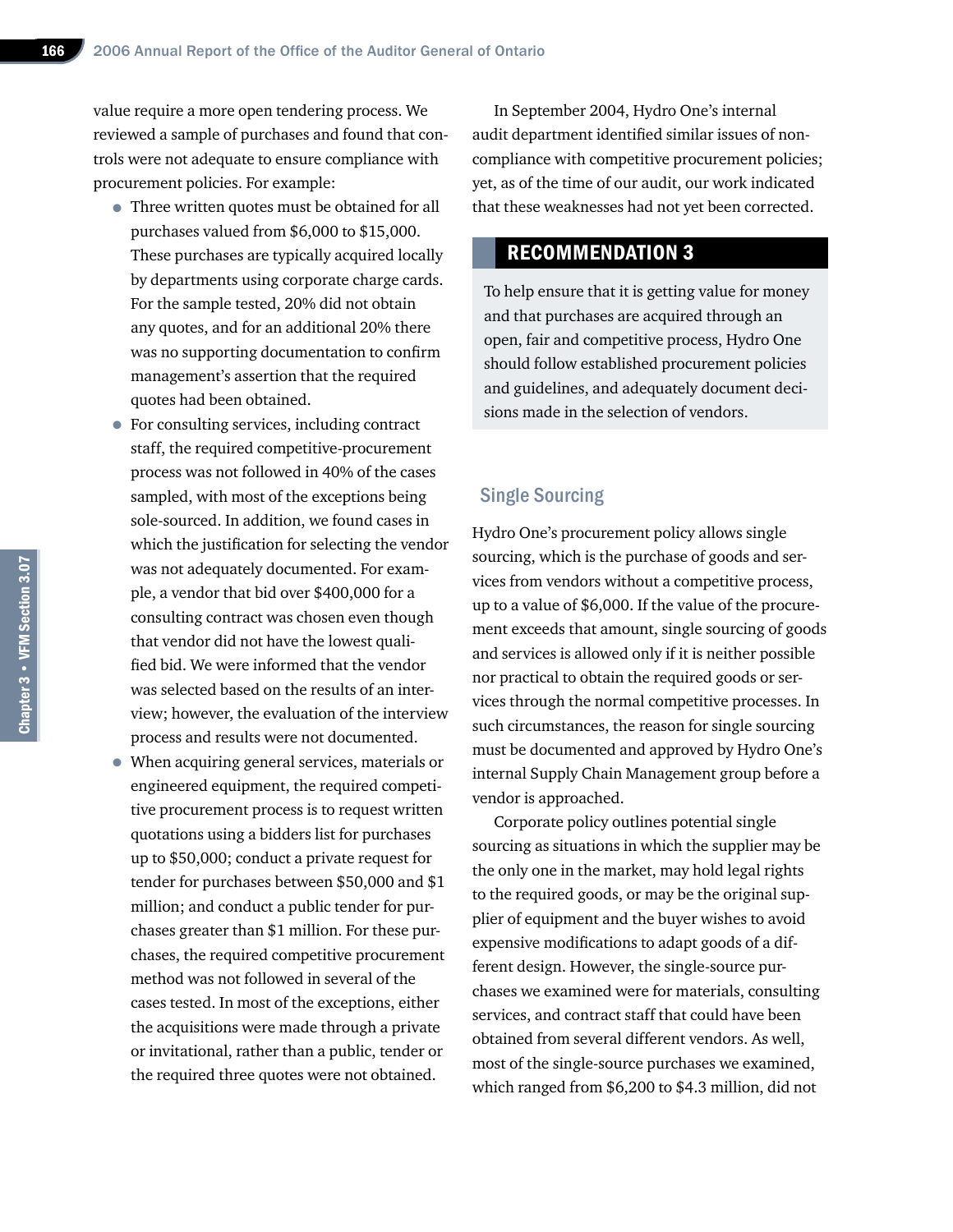have the required documentation justifying and/or approving them.

We also noted purchases in which only some goods or services were acquired through a tender and the rest were single-sourced. For example, after a tendering process, a contract was established with a consulting firm to conduct a benchmarking study on outsourced IT services. Before the finalization of the contract, Hydro One also single-sourced additional work from the same firm: a benchmarking study for customer service operations for a total of \$583,000. Adequate justification for single sourcing had not been documented.

In September 2004, Hydro One's internal audit group concluded that single-source procurement was not always being justified by a business case and approved prior to the awarding of the business. Based on our work, improvements are still needed in this area.

# RECOMMENDATION 4

To ensure that single sourcing is used only when it is not possible or practical to go through the normal competitive process, Hydro One should implement oversight procedures to ensure that adequate justification for single sourcing is documented and properly approved before the business is awarded.

# Managing and Controlling the Purchases of Goods and Services

When an organization makes significant purchases of goods and services, all parties involved normally sign documents to specify the deliverables to be provided, formally define their respective responsibilities, outline contract terms, and set pricing. Such documents could include formal contracts, signed purchase orders, and vendor bid submissions. For some of the purchases we tested, either

there were no formal contracts outlining purchasing arrangements or there was no evidence of other signed documents indicating that both parties agreed with the terms, pricing, and deliverables outlined in the purchase order.

Where formal contracts existed, we found instances where the contract price did not agree with the submitted bid; the deliverables were not clearly described; and/or the contract price did not agree with the price on the purchase order. For example, one consultant bid \$2.7 million on a contract, and the contract was awarded for this amount, yet the purchase order was set at \$3 million. To enhance internal controls, any differences between bid submissions, deliverables, contract price, and/or purchase orders should be justified and adequately documented.

We also found problems similar to those noted for blanket purchase orders where changes were made to existing contractual arrangements. We identified a number of cases in which the overall value of a contract or purchase order had increased from its original value over the term of the contract. In several of such cases that we reviewed, the justification for the increase was not documented. There were also several cases where either the change was not properly approved or there was no documentation showing that proper approvals had been obtained.

Hydro One's corporate policies and procedures require a buyer to determine if sufficient information has been provided before proceeding with a purchase request, and to maintain all relevant information in a purchase-order file. However, for a majority of the files we reviewed, relevant information was not on file. Missing documentation included tendering documents, evaluations, bids received, signed contracts, business cases, and approvals. In 2004, an internal audit on the acquisition of consulting services concluded that purchase-order files were generally incomplete. Our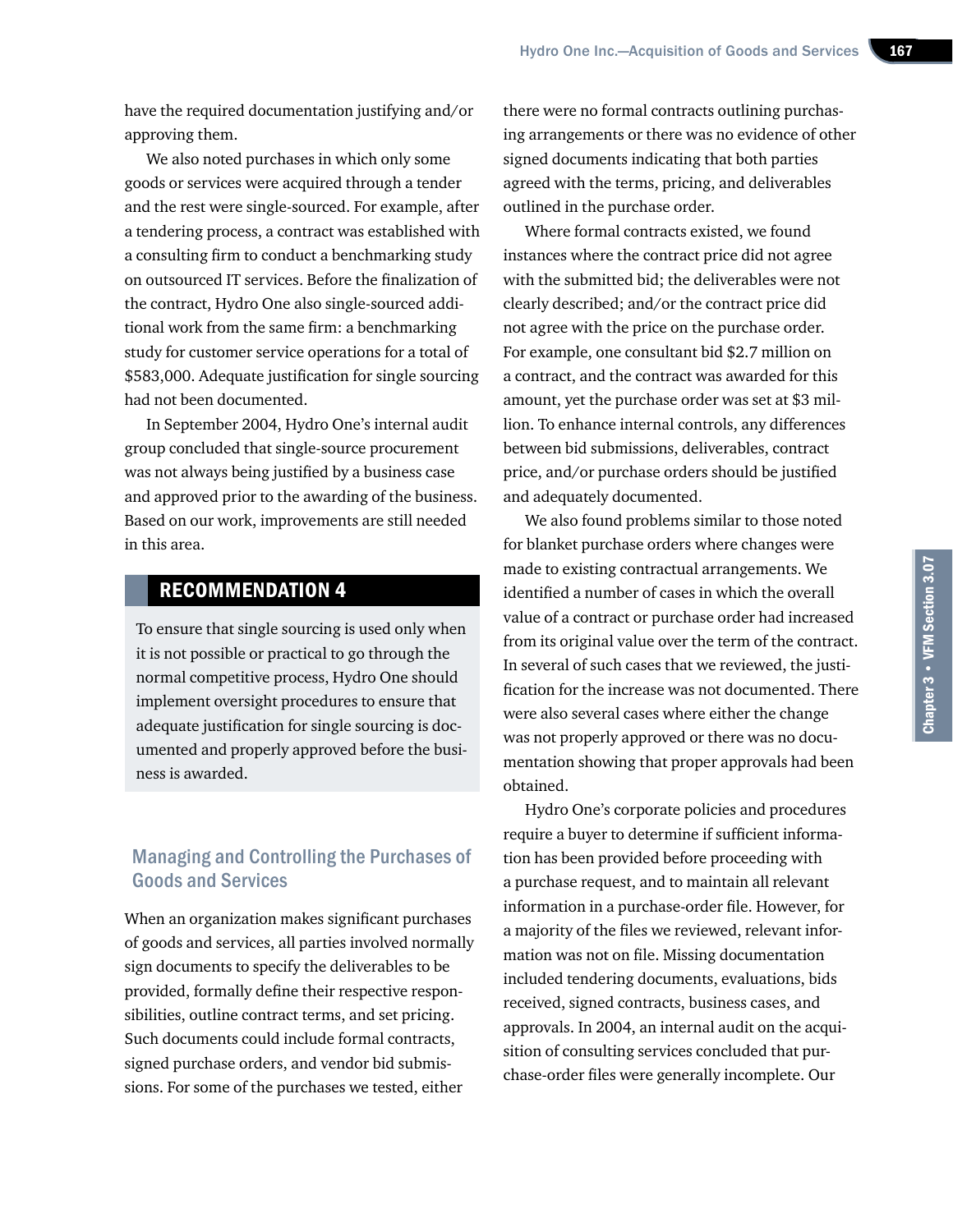work indicated that progress still needs to be made in this area.

Hydro One's policy requires that the work of consultants and contract staff be evaluated upon completion of the assignment. Post-performance evaluations were not conducted for many of the consultant- and contract-staff engagements we tested. There was also no central registry to maintain information on vendors' performance for future reference by all departments throughout the corporation.

# RECOMMENDATION 5

To properly manage and control the procurement of goods and services, Hydro One should:

- ensure that it has signed contracts or other documentation that define the responsibilities of both parties, including the price and specific deliverables to be provided;
- ensure that purchase orders and contracts accurately reflect the agreed-upon terms and conditions under which the contract was awarded;
- ensure that any changes to the original contract terms and conditions are adequately justified, appropriately approved, and properly documented;
- identify the minimum documentation that is essential for each purchase and put in place a monitoring process to ensure that purchasing files are consistently maintained with all required information; and
- evaluate all vendors upon completion of work, as required, and examine the costs and benefits of setting up a central depository of information about vendors' performance for use throughout the corporation.

#### Procurement and Payment Approval

In accordance with Hydro One's corporate policy, all procurement activities should be made in compliance with the corporation's authority register, which outlines the signing-authority limits of different management positions. Authority to requisition goods and services resides with line staff within the corporation. Purchasing authority in excess of \$15,000 has been delegated to the outside service provider's Supply Management Services department. Both requisitioning and purchasing authority must be obtained prior to issuance of the purchase order or awarding of business to vendors.

We found that Hydro One's signing authority register caused confusion that resulted in the inappropriate authorization of purchases. Signingauthority limits are set according to position, but our discussions indicated that because there is little consistency in job titles in various parts of the organization, it was often unclear to staff what an individual's authority limit should be. In addition, the authority limits specified in the accounts-payable system occasionally did not agree with the established register. Hydro One's internal audit department reported similar findings in September 2004 in its report on Controls over Signing Authorities. During our audit, we were informed that a new authority register was being developed that may address the concerns that have been identified.

For a number of the purchases tested, we found that either the acquisition did not have the proper requisitioning or purchasing authority or no approval documents could be provided to show whether proper approvals had been obtained. We also noted that payments were made without the proper level of approval for several of the purchases tested.

For the purchases we tested, we noted instances where Hydro One either did not take advantage of early payment discounts or incurred penalties for late payments.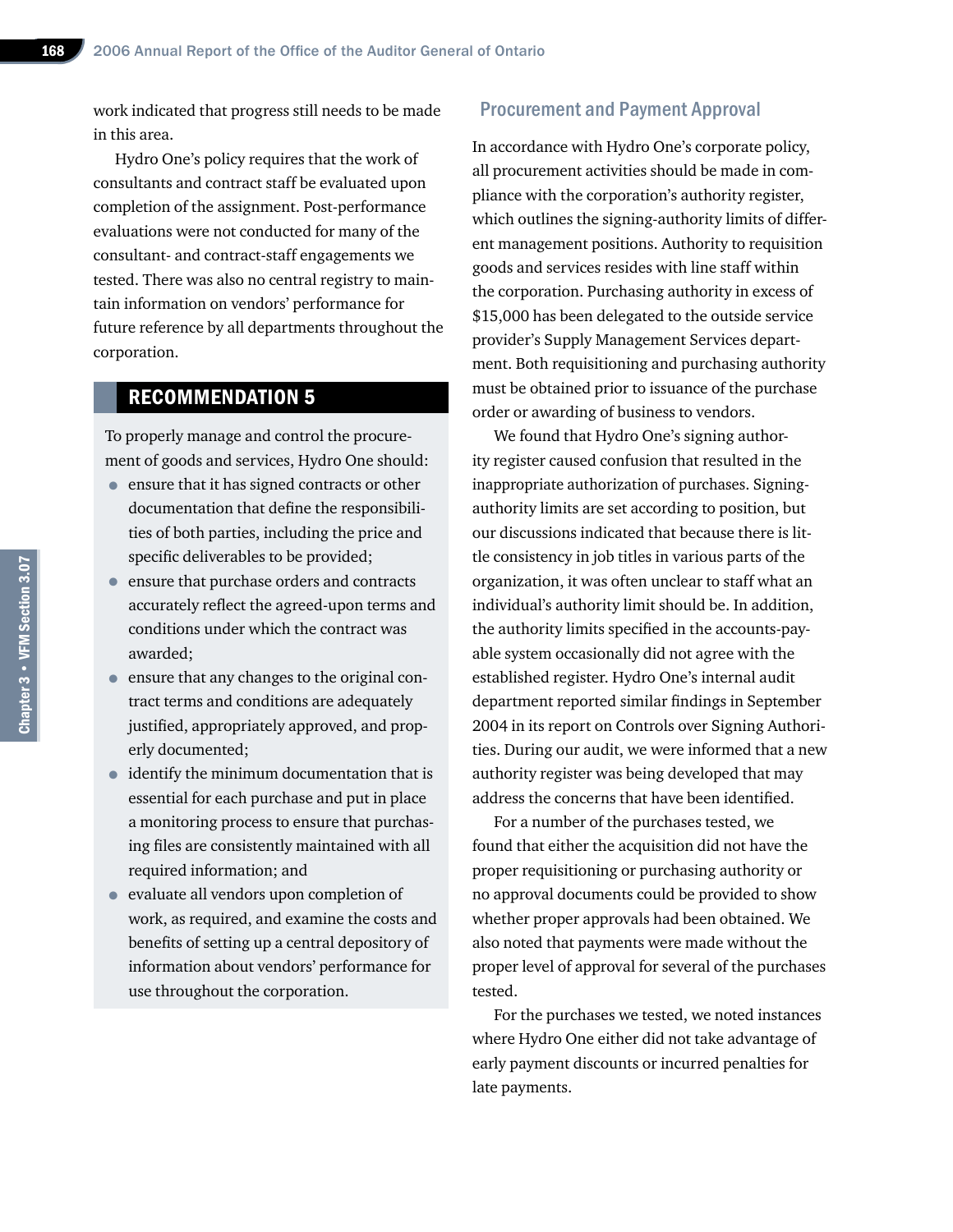# RECOMMENDATION 6

To help ensure that purchases of goods and services are properly authorized and that the appropriate amounts are paid, Hydro One should:

- complete the development of its authority register to clarify signing authority requirements;
- reinforce the requirement that Supply Management Services staff have all required approvals on hand before proceeding with the purchase; and
- make payments on a timely basis to avoid late charges and take advantage of early payment discounts.

#### Management of Outsourcing Agreement

In December 2001, Hydro One entered into a 10 year, \$1-billion agreement to outsource significant operations of the corporation, namely, six lines of business: customer-service operations, supply-management services (procurement staff), human resources, information technology, finance (accounts payable and receivable), and settlements (management of payments for and reports on purchased power).

We reviewed various aspects of the management of the outsourcing agreement and noted the following:

• Under the master service agreement, Hydro One can perform benchmarking studies to assess the reasonableness of costs in the last calendar quarter of the third, sixth, and ninth years of the agreement. Two of the six outsourced lines of business were benchmarked after the third year. We were informed that these two lines of business accounted for approximately 60% of the total base service fees under the master service agreement. According to the agreement, if the service provider's fees are found to be higher than fair market rates, they can be reduced. A consultant was engaged by Hydro One and the service provider to complete the benchmarking study, and the consultant found that, for the lines of business reviewed, the service provider's fees were at the midpoint of comparable fees in the marketplace. We were informed that the consultant reviewed only two lines of business because consultants with sufficient baseline data and expertise were not available for the other four lines of business. Nevertheless, given the magnitude of the outsourcing contract, a more thorough review may have been warranted.

- Hydro One is entitled to service credits when certain service failures, such as computerservice interruption, occur. Performance indicators have been established for each outsourced line of business, which are to be used to gauge when a service failure has occurred. We reviewed the most serious service failures since inception of the contract and noted that, although Hydro One recovered \$100,000 in out-of-pocket expenditures from the service provider, it had not calculated the potential value of forgone service credits or fully pursued the financial remedies it was entitled to. Using the service-credit formula, we estimated that Hydro One had not pursued over \$300,000 in financial remedies.
- Hydro One is not reconciling monthly summary billing reports from the service provider to the amounts recorded in the general ledger and paid to the vendor. The amount expensed through the general ledger for 2005 was \$13 million higher than the amount shown on the monthly summary reports and \$24 million higher than in 2004. Since senior management advised us that they use these summaries to track the costs of the contract to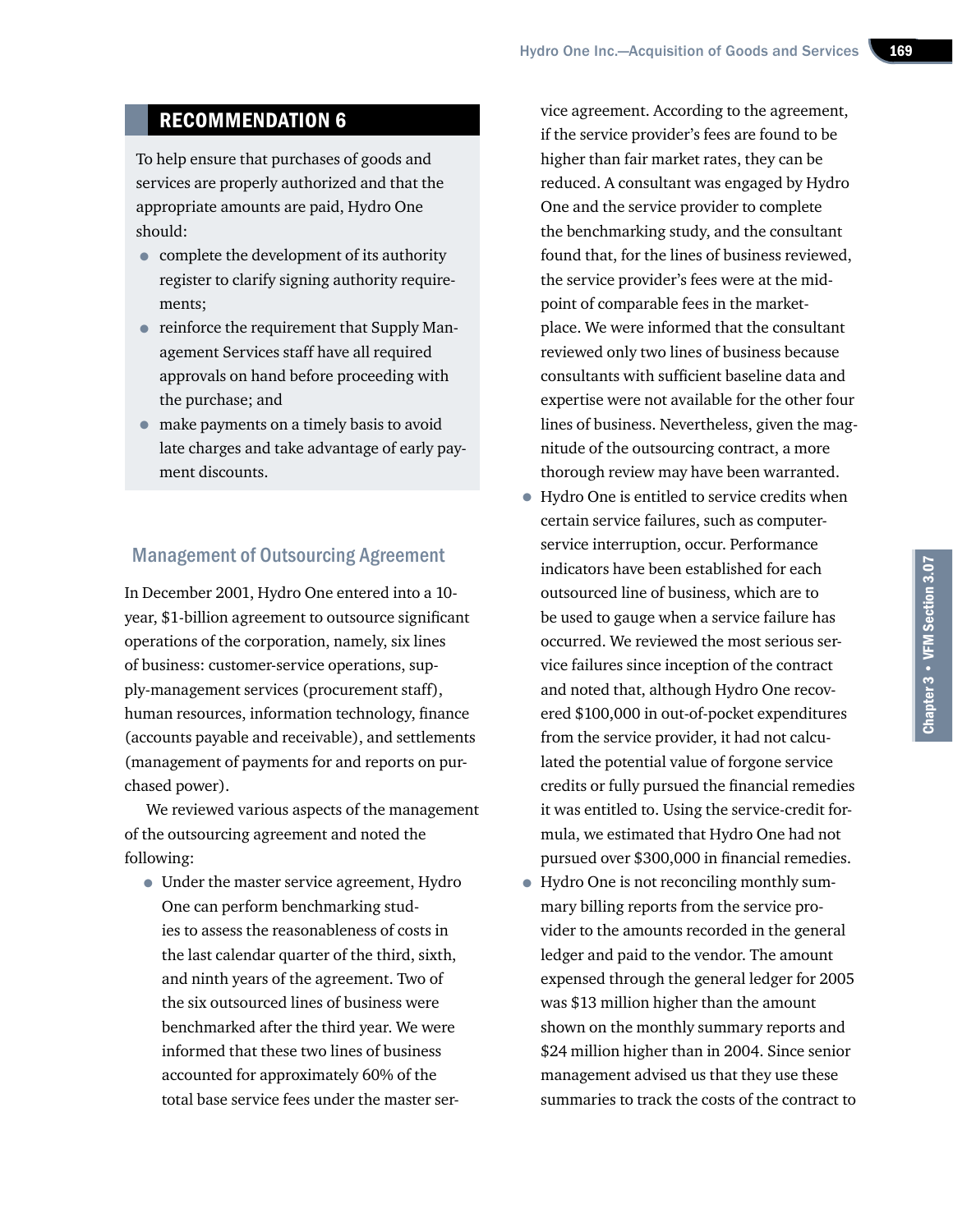compare against the budget, we would have expected these differences to be reconciled. Reconciling these reports from the service provider on a monthly basis would provide Hydro One with the assurance that both the expenses recorded in its accounts and the amounts reported by the service provider are accurate.

• The service provider was guaranteed information technology (IT) work each year beyond that related to the base fees in the agreement. From the start of the contract on March 1, 2002, to December 31, 2005, \$53 million in additional IT project work was guaranteed. For Hydro One's remaining IT requirements, the service provider was involved in identifying potential projects, conducting needs assessments, identifying deliverables, determining required resources, and estimating project costs. Corporate policy requires that Hydro One must ensure that no supplier has an unfair advantage over its competitors through pre-tender discussions intended to develop the scope of the procurement. At the time of our audit, the service provider had been awarded \$61 million in IT work over and above the amount guaranteed under the outsourcing agreement. The additional project work should have gone through an open, fair, and competitive procurement process; yet only \$12 million worth was competitively tendered. The other \$49 million was single-sourced. We acknowledge that the experience and the expertise of the service provider may put it in the best position to deliver additional IT services. However, by not holding open competitions for such a significant amount of additional project work, Hydro One has not adhered to the intent of its policy of awarding business without favouritism and with assurance that the business is

being awarded at the lowest overall cost in a fair, open, and competitive manner.

#### RECOMMENDATION 7

To help ensure that it is receiving the best value for the \$1 billion it is spending on its 10-year outsourcing agreement, Hydro One should:

- consider benchmarking all outsourced lines of business in future benchmarking studies;
- collect service credits it is entitled to;
- reconcile summary reports from the service provider with the amounts recorded as expenses in the general ledger on a monthly basis; and
- tender significant information technology projects in accordance with corporate policy.

#### CORPORATE-CARD PURCHASES

During the calendar year 2005, Hydro One purchased \$163 million worth of goods and services using two different charge-card programs: corporate charge cards (\$127 million) and fleet cards (\$36 million). Corporate charge cards are intended to be used for employee business expenses and local procurement of items costing less than \$15,000.

Corporate policy states that the charge card is a payment mechanism only and that, regardless of the type of procurement method used or the method of payment, all purchasing activities must comply with Hydro One's policies and procedures, which provide mandatory requirements and guidelines for decision-making with respect to procurement.

Business units may also set up corporate charge cards for other types of spending. In 2005, over 322,000 purchases were made with 5,100 corporate charge cards, each of which is assigned to a specific employee. The fleet card is used to purchase fuel and pay maintenance and repair costs for corporate-owned and leased vehicles. A unique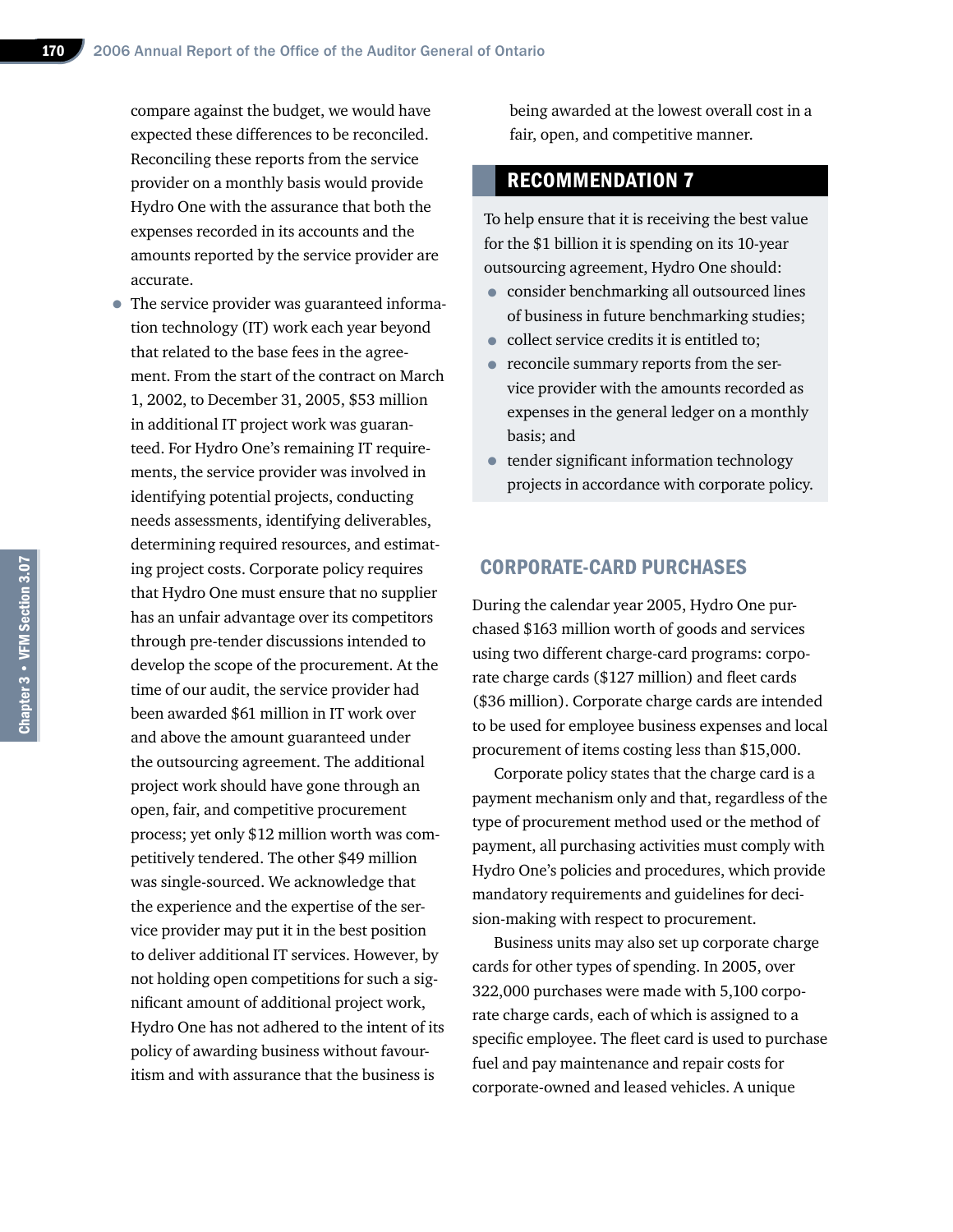card is issued for each vehicle. In 2005, there were 5,500 fleet cards.

Some corporate charge cards give the holder special privileges, such as the ability to obtain cash advances or to write cheques. Cash advances are to be used for out-of-pocket expenses, such as for parking, mileage reimbursement, and purchases at fast-food restaurants. The employee would then file business expense receipts in support of the cash advance taken.

At the time of our audit, 47% of the corporate cardholders' accounts had cash advance privileges and 25% allowed for the writing of cheques. Corporate-card transactions processed in the year can be broken down as illustrated in Figure 1.

## Administration of Corporate Charge Cards

To obtain a corporate charge card, an employee must complete an application form for management approval and sign a document agreeing to comply with the terms and conditions that govern the use of the corporate card. Our testing of a sample of charge cards issued in 2005 revealed that, overall, charge cards were issued in accordance with company policy. However, we did note a number of issues related to the administration of charge cards:

• Twenty-seven local charge-card co-ordinators are the only persons with the authority to contact the bank on an ongoing basis regarding administrative issues for the corporate-card program. These issues include setting up cardholder accounts, cancelling cards, and changing credit limits or address information. We noted that proper documentation, signed by the department manager, to initially set up local charge-card co-ordinators with the bank was not completed in 50% of the cases tested, and, in most instances, instructions to set up local charge-card co-ordinators came directly from the individuals themselves rather than their superiors.

# Figure 1: Hydro One Corporate Charge-card Transactions in 2005

Source of data: Hydro One

|                            | #       | <b>Amount</b> | $%$ of |
|----------------------------|---------|---------------|--------|
| <b>Type of Transaction</b> | (000 s) | (\$ million)  | Total  |
| vendor purchases           | 278     | 82            | 64     |
| charge-card cheques        | 32      | 41            | 33     |
| cash advances              | 12      |               |        |
| <b>Total</b>               | 322     | 127           | 100    |

- Hydro One's policy regarding the cancellation of corporate charge-card accounts requires that the reason for cancelling an account be documented, as well as whether the card was recovered and destroyed. Only half of the sample we tested had documented a reason why the account needed to be cancelled, and only half indicated whether the card had been recovered and destroyed. In addition, as of January 2006, 148 cards had been inactive for more than 12 months; almost 100 of these had been inactive for more than two years. Some cards had not been used for over five years. One-third of the inactive cards had monthly credit limits of at least \$10,000. Corporate charge cards issued to individuals but intended for specific projects were not being cancelled upon an employee's termination, and cards were not being promptly cancelled for persons on long-term disability.
- Each corporate charge card is set with a monthly credit limit and cash advance limit. We tested increases made to charge-card limits in 2005 for a sample of cardholders and found that, overall, changes were justified and properly approved. However, corporate policy requires that monthly limits be established that are consistent with the requirements and responsibilities of the applicant's position and the intended use of the charge card. We found that for both credit and cash-advance privileges, the limits were often set significantly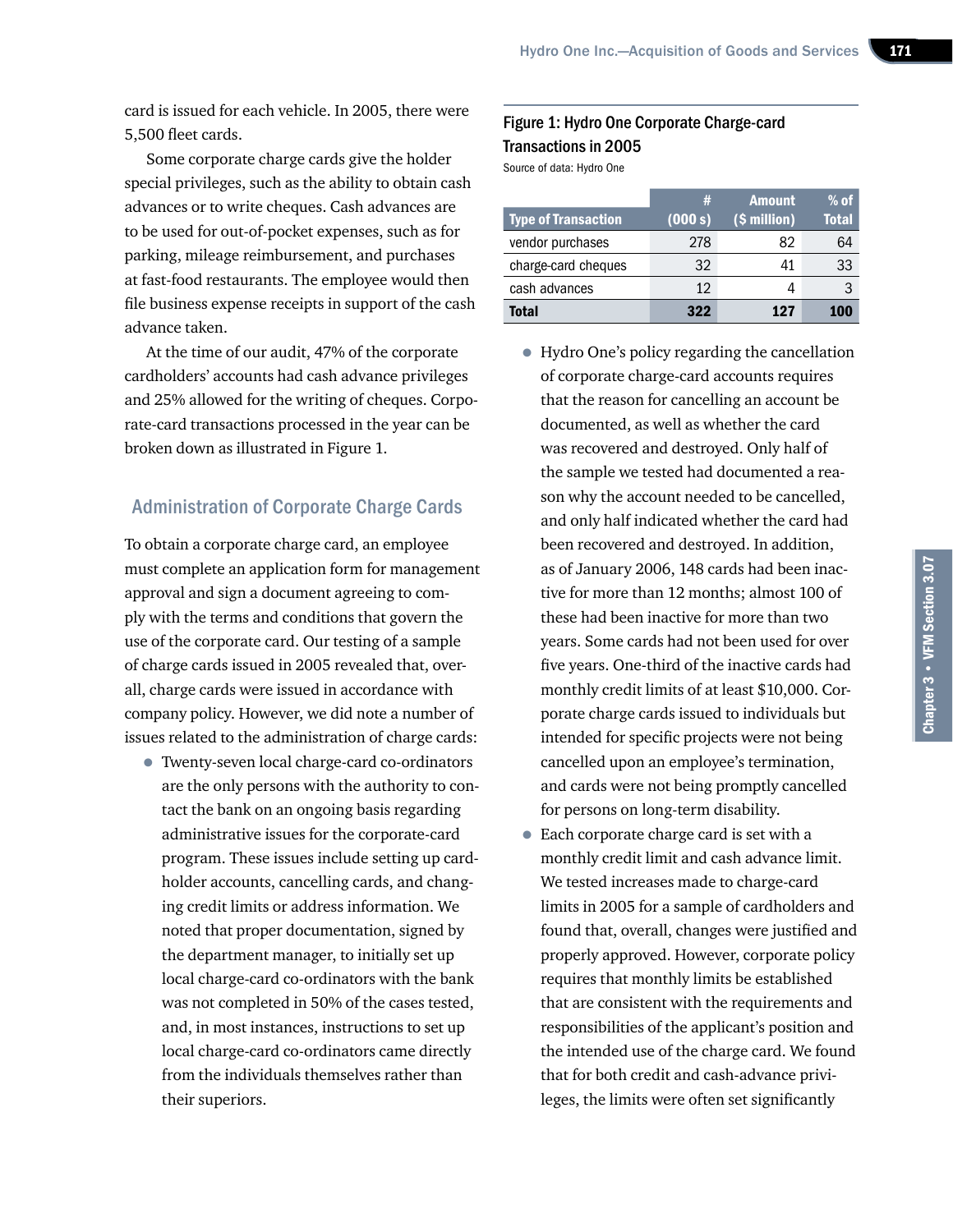higher than actual usage. For example, in one case, an employee's corporate-charge-card limit was \$2 million per month. Overall, 40% of cardholders spent less in a year than their monthly limit, indicating that their limits may be excessive.

# RECOMMENDATION 8

To improve administration and control over the corporate-charge-card program, Hydro One should:

- ensure that proper documentation and approvals are obtained for setting up local charge-card co-ordinators;
- follow up on and, if necessary, cancel inactive charge cards and active cards that are assigned to terminated and inactive employees; and
- review current credit and cash-advance limits placed on corporate charge cards to ensure that the limits are reasonable given the individual's responsibilities and the intended use of the card.

#### Review of Monthly Statements

On a monthly basis, cardholders are required to submit their charge-card statements with supporting documentation to their superior for review and approval. Supervisory staff are responsible for scrutinizing the statements and the accompanying support to ensure that charges incurred are for legitimate business expenditures. A supervisor may be the only party aside from the purchaser to review the transactions, making supervisory review a critical internal control for ensuring that purchases are made for business-related purposes in compliance with policy.

• We reviewed the monthly charge-card statements for a sample of cardholders and found that over 75% of the statements tested had

not been reviewed and approved within 28 days as required by corporate policy. We noted statements that had not been reviewed and approved for up to nine months after the statement date.

- The monthly statements submitted to supervisors are to include a reconciliation of cash advances on the charge card with cash used. If the entire advance is not spent on business expenditures, the remainder is to be carried forward and applied to future business expenses. During our testing, we noted that Hydro One staff often did not use standard cash-use reports or complete the form correctly, making it unclear whether the employee owed money to the company or vice versa. We identified employees in our sample who had not accounted for cash advances taken on their charge cards, and yet their cashuse reports had been reviewed and approved. For example, one employee had not detailed the expenditure of \$2,200 in cash advances over a six-month period in 2005. Subsequent follow-up revealed that these advances were for legitimate business purposes. Nevertheless, given that almost half of all cards allow cash advances and given the higher risk associated with such transactions, a thorough and timely review and approval process is crucial.
- We found that supervisors did not adequately scrutinize corporate charge-card expenditures. For the sample we tested, there were a number of instances in which proper supporting documentation was not submitted to substantiate purchases, or the documentation submitted was incomplete, and yet the statements had been approved. For example, some cardholders did not submit receipts for all expenditures or submitted inadequate receipts, such as signed charge-card slips that did not itemize purchases. Without such information, supervisors may not be able to determine whether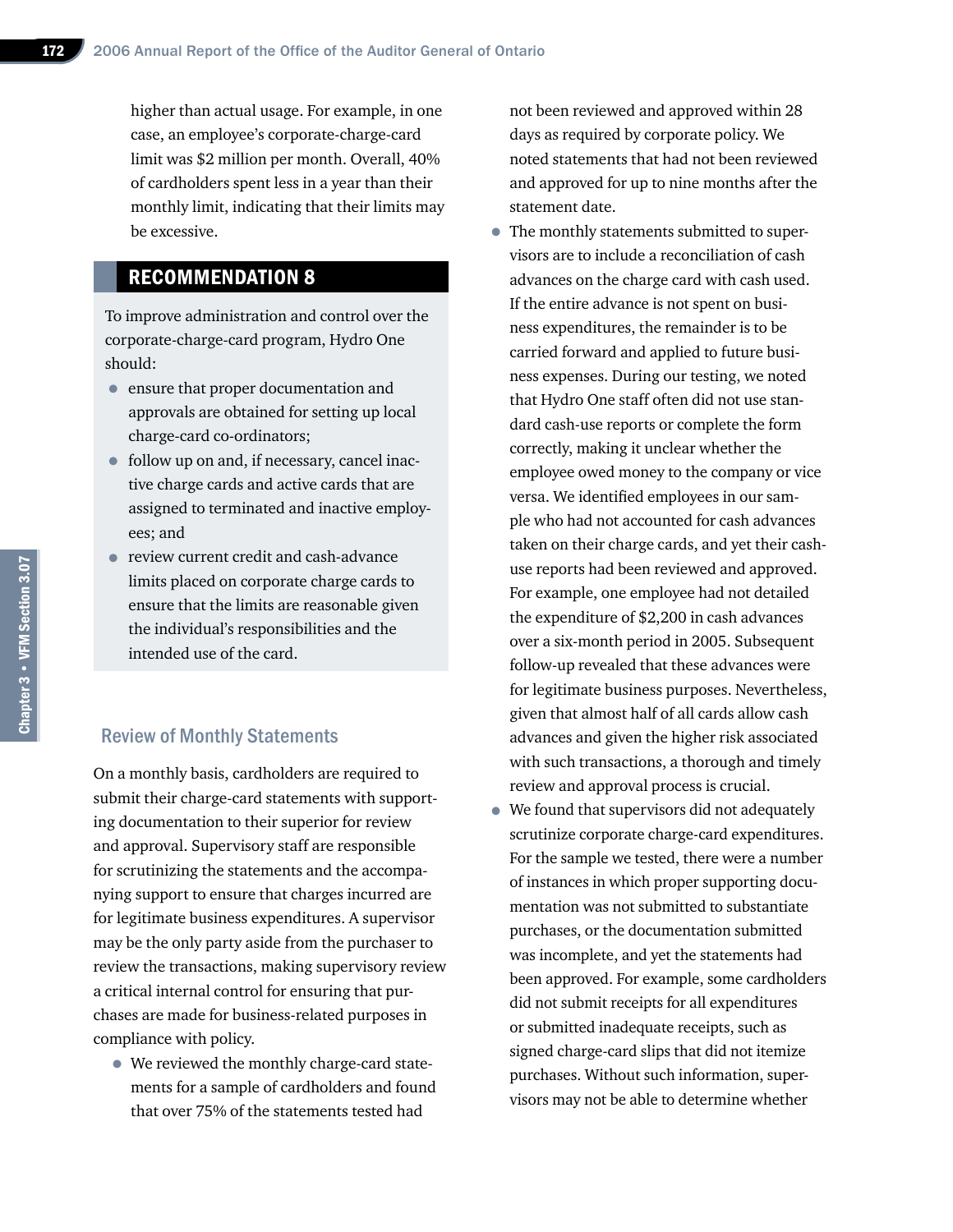all charges were appropriate and incurred for business purposes.

• Hydro One's charge-card policy also requires that all expenses be supported by a detailed explanation as to the nature and business purpose of the expense. For hospitality expenses, this would include the names of participants and the purpose of the event. We found that many of the cardholders tested who were claiming business meals did not disclose with whom they had had these meals or the organization the individuals were representing; therefore, a reviewer would not be able to determine with certainty if the expenses charged were legitimate business expenses.

In 2004, Hydro One's internal audit group reported on the lack of receipts and inadequate documentation to support charge-card purchases and made recommendations for corrective action. Our observations suggest that improvements are still necessary to ensure compliance with corporatecard policies and procedures.

# RECOMMENDATION 9

To effectively manage the use of corporate charge cards and to ensure that all expenditures are incurred for business purposes, Hydro One should implement procedures to ensure that:

- cardholders submit original detailed receipts with their charge-card statements for review and approval;
- necessary explanations and other supporting information are provided to verify the business nature of expenses incurred;
- cash-advance expenditures are detailed and accompanied by supporting documentation to facilitate management review and approval; and
- monthly charge-card statements are reviewed for adequacy of supporting receipts and approved on a timely basis.

## Monitoring Corporate Charge Cards

On a monthly basis, Hydro One management is required to review summary-level departmental control reports to ensure that all cardholders are valid employees; that statements have been submitted for approval each month; that credit limits reflect the current needs of cardholders; and that expenditures have been charged to the appropriate project and/or general ledger account. Timely monitoring and corrective action is important because the use of the corporate charge cards has made it difficult to apply the traditional financial controls, such as segregation of duties, since one person can requisition, purchase, and receive goods and services. However, we found that these monthly reports were not being adequately reviewed and, therefore, corrective action was not being taken on a timely basis. Only one of the departments we reviewed had monthly reports that were properly approved and dated. For the other departments, some reports had no evidence of review and had not been signed or dated. In fact, some staff told us they did not know the reports were supposed to be signed and dated.

Each corporate charge card is designed to automatically record purchases against a particular general ledger account and/or project. This eliminates the need to do journal entries to reallocate the charges. However, a large number of charge-card purchases were booked to miscellaneous accounts that do not adequately describe the nature of the expense. For example, all of the expenses charged to one project, totalling \$4.1 million, were categorized as "miscellaneous." In 2005, over \$18 million was booked to an account called "business expenses procurement card." Hydro One staff informed us that even though expenditures charged to projects can be broken down to more specific expenditure types, the data cannot be analyzed across projects. In other words, Hydro One cannot determine the total amount it spent in 2005 for categories such as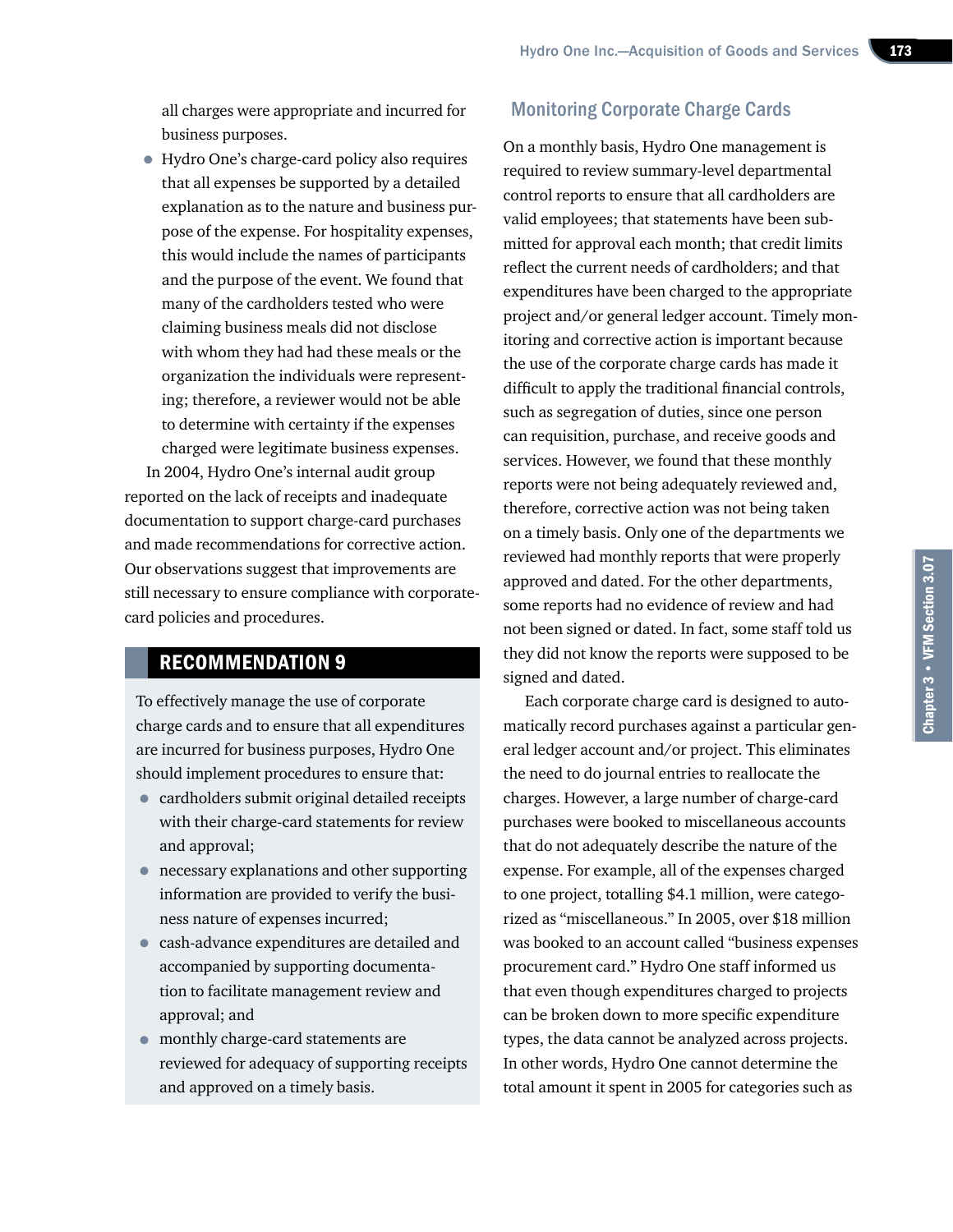travel, meals, and conferences. Without this detail, such corporate-wide expenditures cannot be monitored over time for reasonableness.

Hydro One's Employee Listing Report highlights cardholders with invalid or missing employee ID numbers. These discrepancies are forwarded to local charge-card coordinators on a monthly basis for follow-up and correction. Timely correction of discrepancies helps to ensure that all cards are valid and assigned to *bona fide* employees. However, we noted that one-third of the discrepancies identified in the January 2006 report had not been corrected by the end of March 2006.

# RECOMMENDATION 10

To effectively monitor corporate charge-card usage, Hydro One should implement procedures to ensure that:

- management reviews and signs off on monthly charge-card departmental summary-level and exception reports to ensure that any items requiring follow-up are identified and addressed in a timely manner; and
- purchases made through corporate charge cards are fully allocated to projects and general ledger accounts so that project costs and expense accounts can be monitored over time for reasonableness.

#### Use of Corporate Charge Cards

According to Hydro One corporate policy, cardholders can issue cheques against their chargecard accounts to reimburse subordinates for their business expenses, where individuals have not been issued a corporate charge card of their own, and to pay vendors that do not accept credit. In 2005, 1,300 staff wrote a total of 31,800 cheques totalling \$41.2 million, with the largest charge-card cheque being for just over \$300,000.

If payments are made by cheques written against charge-card accounts, the name of the payee does not appear on the charge-card statement or in the corporate charge-card database. Therefore, Hydro One has no record of payments to such vendors unless the payee information is manually entered into the system after the cancelled cheques are returned to the corporation. For 2005 transactions, Hydro One staff started to manually input payee detail information into the system for analysis—but as of May 2006, the inputting had not been completed.

Many of the corporate charge-card cheques were for over \$15,000 and were used to pay major vendors for services such as telephones, telecommunications, security, utilities, and vehicle leases. In other organizations, such payments are generally processed through the finance department, to ensure segregation of duties and other internal controls. In 2005, Hydro One processed 530 purchases that exceeded the \$15,000 limit, for a total of \$33.5 million. These purchases were either charged to the cards directly or paid with cheques written against the charge cards. We noted that some of these payments were made to consultants even though corporate policy states that consultants are not to be paid with corporate charge cards.

Hydro One management informed us that using charge cards helps to reduce reliance on the outsourced finance department, eliminate late payment fees, and reduce costs under an outsourcing agreement in which the Corporation pays the service provider according to the volume of invoices processed.

We analyzed charge card usage to determine if it was cost-effective. We found that, if the combined value of cash advances and cheques exceeds \$30 million annually, Hydro One incurs interest charges on the excess amount from the date of the transaction to the payment date. Our estimate suggests that, in 2005, Hydro One did not achieve any savings by using charge-card cheques rather than paying vendors through the accounts payable system under the terms of its outsourcing agreement. By comparison, the government of Ontario also uses charge cards but limits the cards use to small-dollar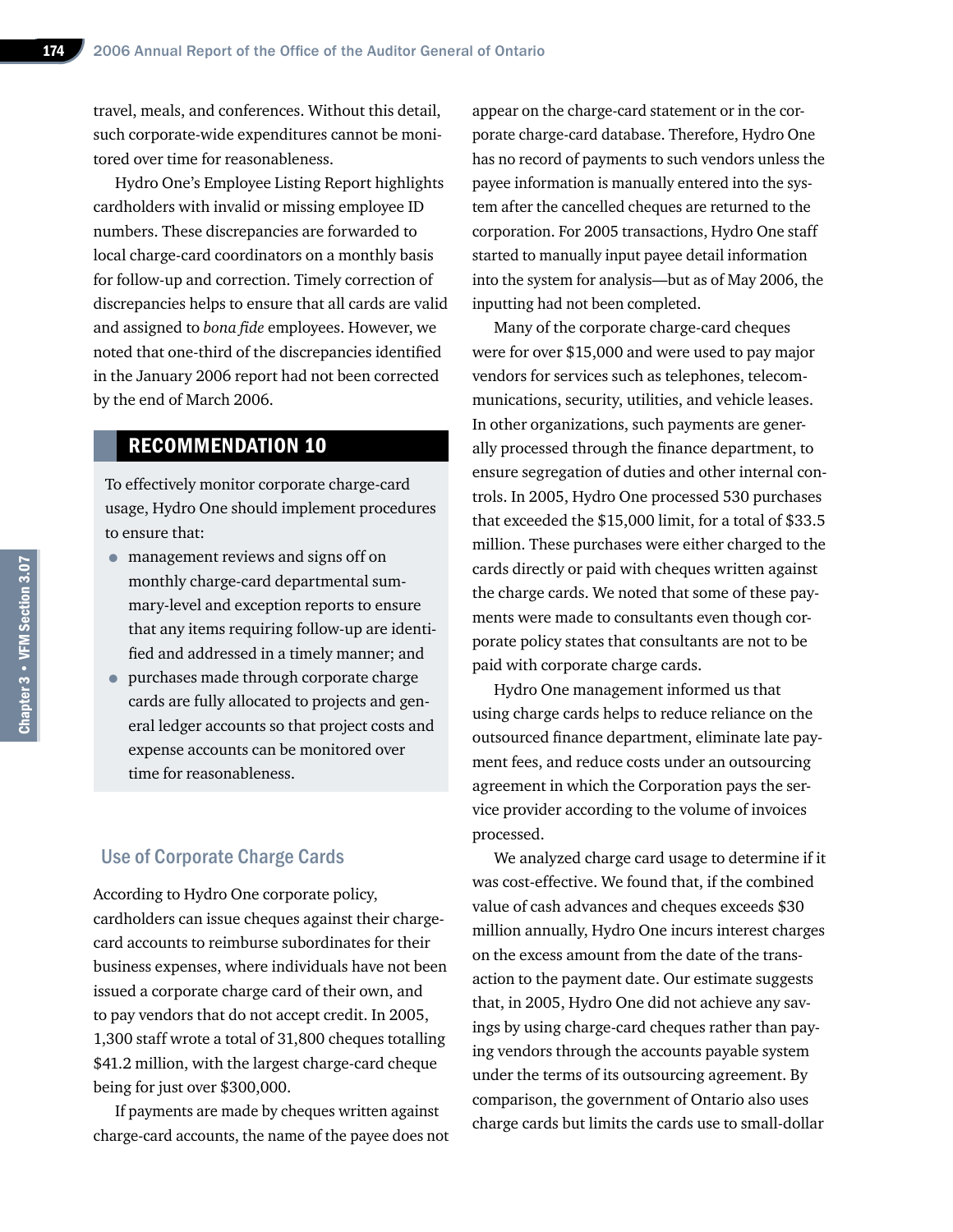transactions, with large-dollar charges being paid through the regular accounts payable system.

# RECOMMENDATION 11

To ensure that corporate charge cards are used only for the purposes intended, namely employee business expenses and local purchases less than \$15,000, Hydro One should:

- minimize the use of charge-card cheques; and
- use the finance department to process large payments to major vendors.

# Business Expenses and Employee Recognition

Hydro One policy states that employee business expenses should be "reasonable under the circumstances." Although there were no guidelines regarding purchases for staff recognition and appreciation, we noted that it was common practice at Hydro One to purchase gifts for such purposes. Gifts purchased were in the form of gift certificates, flowers, bottles of wine, recreational activities, dinner theatres, and music CDs. There was often no documentation for gift purchases to indicate who was being recognized or for what reason. We acknowledge that, from time to time, purchases for staff recognition and appreciation may be well justified. However, given the diverse nature of the items purchased and the wide-ranging amounts spent, we believe there is need for corporate guidance in this area.

We found examples in which employee business expenses such as accommodation and meals did not seem to be reasonable in the circumstances. We also noted several cases where excessive mileage was claimed, usually due to not claiming the lesser of the distance from home or office to the work site as required by corporate policy.

We also noted items charged to corporate charge cards that we would have expected to be questioned as part of the review-and-approval process. For example, two senior executives charged medical examinations to their corporate charge cards instead of submitting them to the corporate insurance plan for reimbursement. One employee was using his corporate charge card to pay for physiotherapy that should have been covered by the company's health insurance plan. Another employee charged \$900 to replace personal items, such as music CDs, that were lost when a company vehicle was stolen.

In one situation, expenses were being charged to a subordinate's charge card and then approved by the person for whom the purchases were intended. In this case, a senior executive's secretary charged over \$50,000 to her charge card for goods and services, a significant portion of which was for the person to whom she reported. These items should have been approved by her superior's boss and, in accordance with policy, should have been subject to the annual review of all senior executive expenses conducted by the corporation's external auditor. Each year the external auditor carries out specific procedures on charge-card statements and supporting documentation for senior executives and reports to the board of directors. Although the auditor has reported some non-compliance with corporate-card policy on the issues of documentation and authorization requirements, the auditor does not provide assurance that the charges were reasonable, that they were incurred for business purposes, or that the expenditures reviewed for the individuals were complete.

# RECOMMENDATION 12

To help ensure that business expenses and employee recognition expenditures are in accordance with corporate policy and are reasonable under the circumstances, Hydro One should: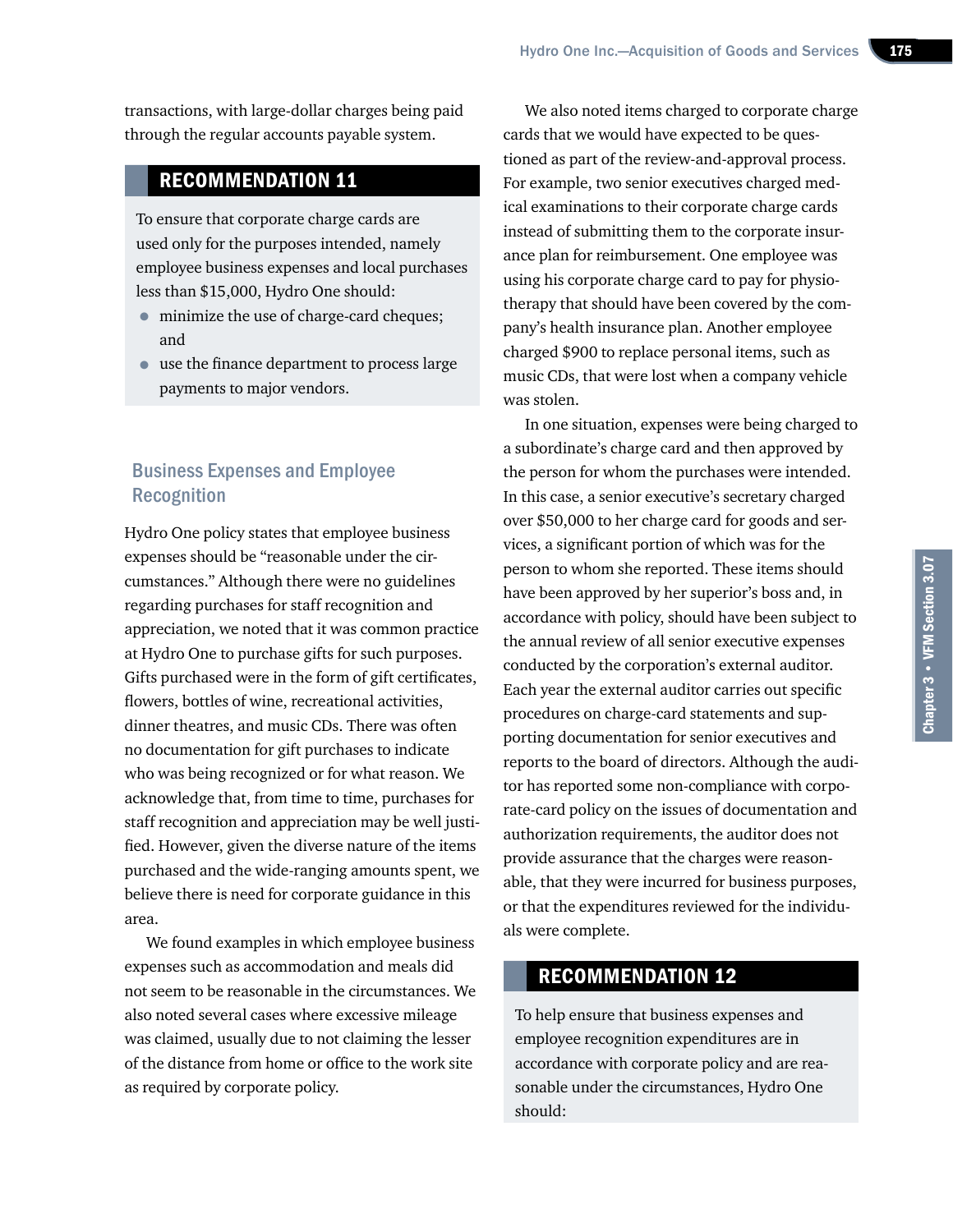- develop guidelines to establish corporate expectations regarding the reasonableness of expenditures under various circumstances;
- reinforce the obligation for management to thoroughly review expense claims prior to approval; and
- implement a more comprehensive process to periodically review expense claims for compliance with corporate policy.

#### Monitoring of Fleet Charge Cards

On June 15, 2004, Hydro One signed an agreement with a service provider for the provision of fleet-management services, including the tracking of vehicle maintenance and repairs and fuel costs. The service provider pays third-party mechanics for repairs and maintenance on company-owned and leased vehicles, and then bills Hydro One for these costs. The service provider maintains a database with the service history for each vehicle. Information is entered into the service provider's system and is accessible to Hydro One via an online connection.

Each month, Hydro One receives two statements from the service provider: one for fuel costs and one for vehicle-maintenance costs. The statements provide the total dollar amount charged to each fleet card. Each of the 5,500 fleet cards, which are used to pay for maintenance, repairs, and fuel for corporate-owned and leased vehicles, represents one vehicle. The fleet manager is responsible for reviewing and approving the statements prior to payment. In order to verify the accuracy of the amounts being billed each month, the fleet manager informed us that he spot-checks 15 to 20 items from the monthly statements by conducting a highlevel review of fuel and maintenance charges, discussing the request for repair with the staff who authorized it, and viewing the vehicle's service history. However, there was no record of which items were spot-checked or what verification was actually done, and the small sample selected may not be sufficient to verify the accuracy of the \$3 million spent monthly using fleet cards.

# RECOMMENDATION 13

In order to ensure that it is being billed the correct amount for authorized repairs, service maintenance, and fuel costs, Hydro One should:

- consider a more rigorous verification of the monthly fleet-card billings; and
- retain adequate documentation associated with the verification of monthly billings.

#### HYDRO ONE INC. RESPONSE

We appreciate the recommendations made in the Auditor General's report and the recognition that our policies are adequate to ensure that goods and services were acquired with due regard for value for money. The recommendations are generally reasonable and for the most part in accordance with existing Hydro One policies. Management has been in the process of implementing various policies and procedures to strengthen controls and address previous internal audit findings. These actions address many of the concerns and recommendations identified.

#### Recommendation 1

Management recognizes that the purchase-order files may not include all supporting documentation, although the information was generally available elsewhere within the corporation. A process was implemented in May 2006 to review all purchase-order files (including all 2006 files and 2005 major vendor files) for completeness.

#### Recommendation 2

A process for renewing and reducing the extension of blanket purchase orders was under way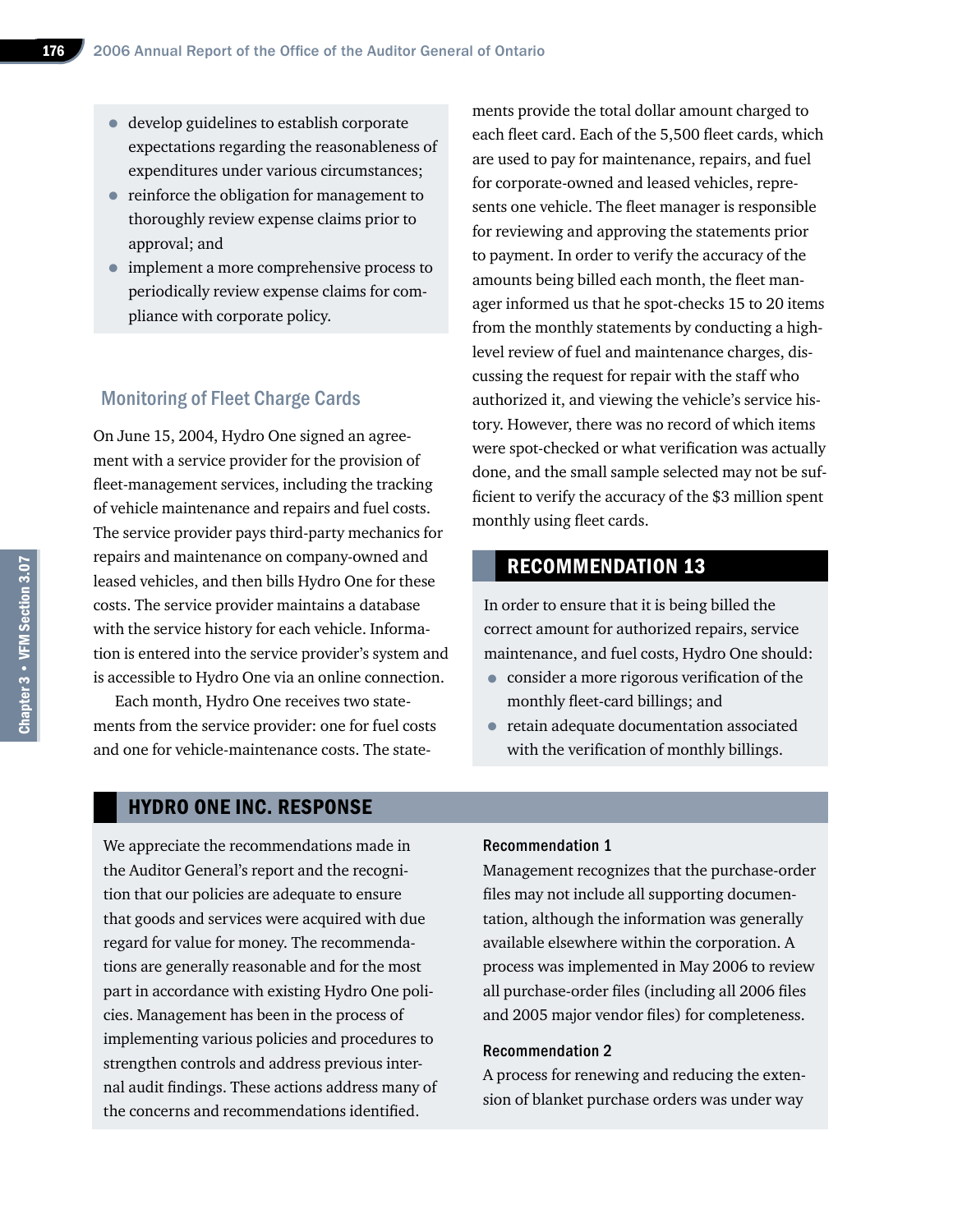in May 2006 to ensure the commodity is taken to market in a rational manner that does not jeopardize our source of continuing supply. The remaining aspects of the recommendation are part of the renewal process.

#### Recommendation 3

We agree with the recommendation and have strengthened policies to ensure the application of the competitive process in all situations. Although current policy was not followed in the examples provided, the process was consistent with the policy or practice in place at the time of purchase.

#### Recommendation 4

Management agrees.

#### Recommendation 5

In addition to the review of purchase files noted under Recommendation 1 above, management will also consider whether, in our circumstances, any benefit would be obtained from preparing a vendor evaluation and, if so, consider the benefits and costs of maintaining a central repository for the evaluations.

#### Recommendation 6

As discussed under Recommendation 1 above, a process was implemented in May 2006 to review all purchasing files for completeness.

The new authority register is in the final stages of implementation. It will also enable the automation of our approval controls.

To eliminate the few instances where payments have not been timely, management will re-emphasize the importance of making payments on time to avoid late-payment penalties and to obtain any early-payment discounts.

#### Recommendation 7

Due to the lack of comparables, management was able to benchmark only two lines of businesses. Our expectation is that, as outsourcing grows, we may be able to find comparables for the remaining businesses.

Since the service provider exhibited outstanding efforts in correcting the issue raised in the audit, management exercised its business judgment to forgo the credits in this particular instance. Management recovered from the service provider all incremental costs incurred as a result of this issue.

A detailed review of the contract is completed monthly. A governance structure has been implemented around the contract such that management is comfortable that effective controls are in place.

The legacy information-technology systems are highly customized in-house systems. It was anticipated from the outset that a high volume of project work would be done by the service provider, since the required knowledge workers would reside there. The service provider's project rate card compares favourably with other tier 1 service providers, based on recent competitively bid projects. As the corporation moves to a standardized architecture, we will rely less on the service provider. This process is under way.

#### Recommendation 8

A process has been implemented requiring all local charge-card co-ordinators to be approved by the corporate charge-card co-ordinator.

Management agrees that all cards for terminated employees should be cancelled on a timely basis. On a monthly basis, a control report identifying any charge cards assigned to an inactive employee number is reviewed. Current procedures require that supervisors regularly confirm the ongoing need for inactive cards. A process will be introduced to cancel inactive cards once they expire.

Management agrees that credit and cashadvance limits should be reviewed on a regular